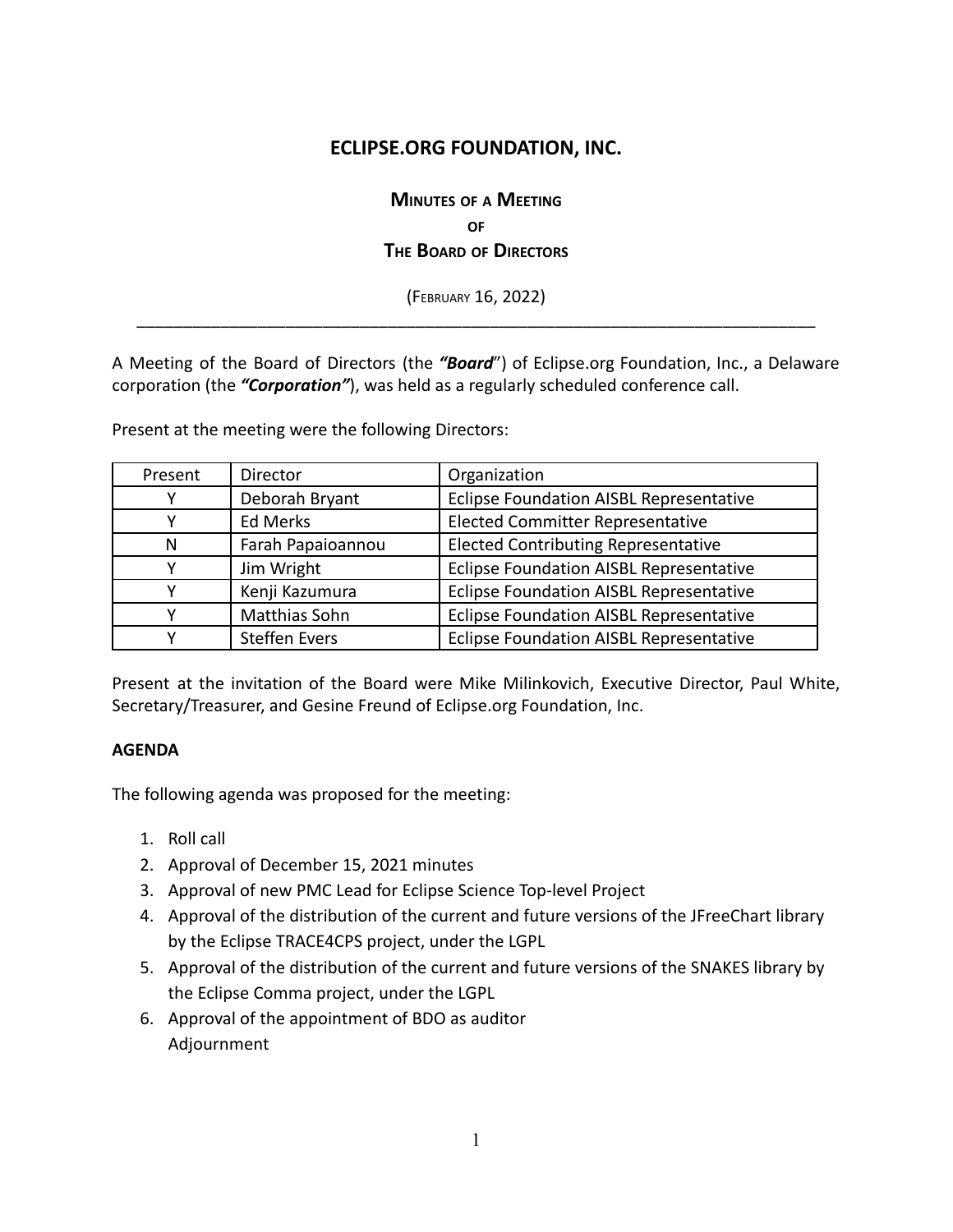### GENERAL BUSINESS

### Minutes

Mike Milinkovich introduced a discussion of the full and abridged minutes of the December 15, 2021 Board Meeting, attached as Appendix A. The Board unanimously passed the following resolution:

RESOLVED, the Board approves the draft minutes of the December 15, 2021 Board Meeting as circulated

#### Approval of new PMC Lead for Eclipse Science Top-level Project

Mike Milinkovich informed the board that Greg Watson is stepping down as PMC lead for Eclipse Science TLP. Jay Jay Billings has agreed to act in this capacity going forward.

The Board unanimously passed the following resolution:

RESOLVED, the Board approves Jay Jay Billings as the PMC Lead for the Eclipse Science Top-level Project.

## Approval of the distribution of the current and future versions of the JFreeChart library by the Eclipse TRACE4CPS project, under the LGPL

Mike Milinkovich introduced a discussion on the distribution of current and future versions of JFreeChart library by Eclipse TRACE4CPS project, the related materials for which are attached as Appendix B.

The Board unanimously passed the following resolution:

RESOLVED, the Board approves the distribution of the current and future versions of the JFreeChart library by the Eclipse TRACE4CPS project, under the LGPL.

### Approval of the distribution of the current and future versions of the SNAKES library by the Eclipse Comma project, under the LGPL

Mike Milinkovich introduced a discussion on the distribution of current and future versions of the SNAKES library by the Eclipse Comma project, the related materials for which are attached as Appendix C.

The Board unanimously passed the following resolution: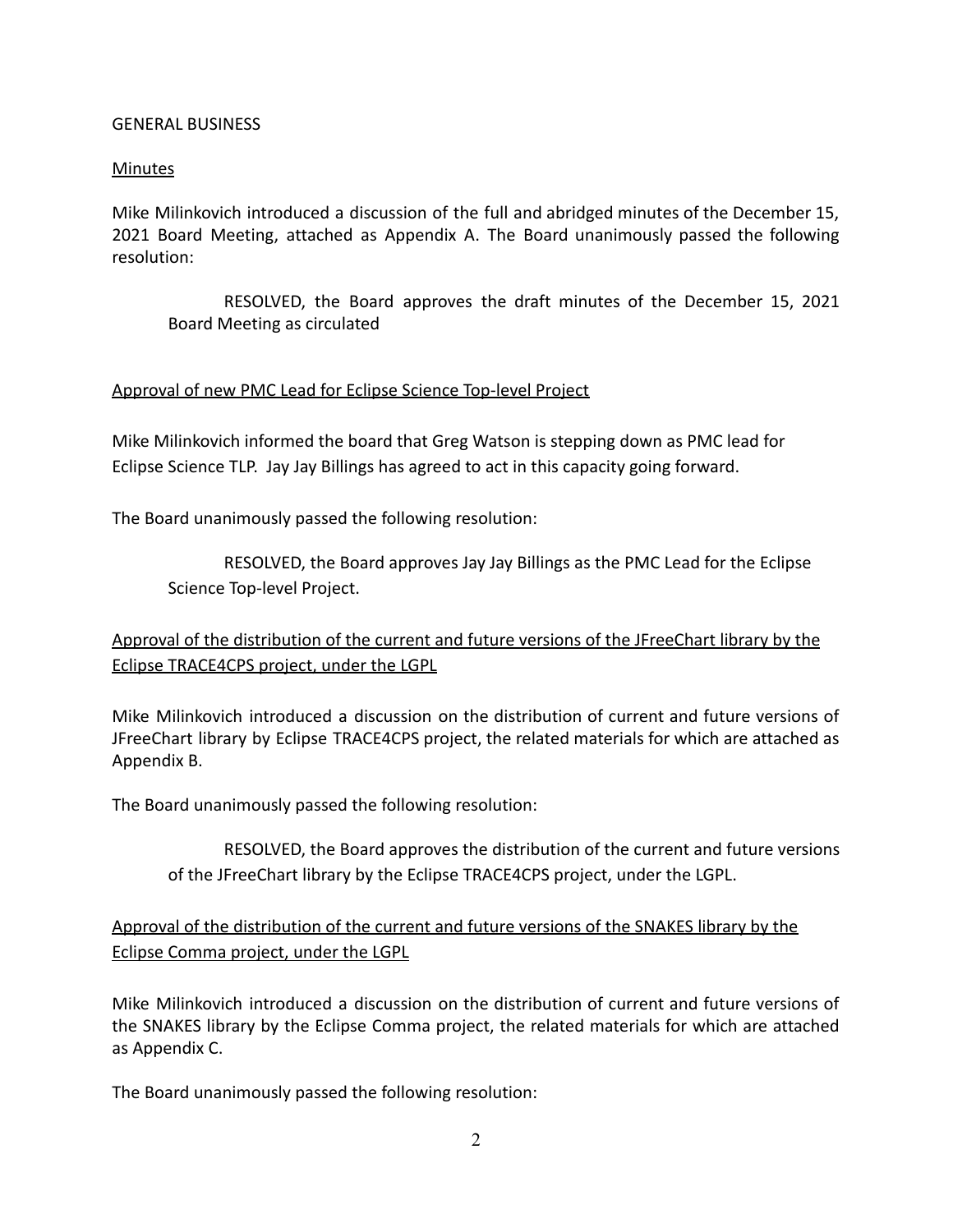RESOLVED, the Board approves the distribution of the current and future versions of the SNAKES library by the Eclipse Comma project, under the LGPL.

### Approval of the appointment of BDO as auditor

Mike Milinkovich introduced a proposal to have the Corporation appoint BDO as its financial auditor with Jeff Johnson as the senior auditor from BDO, the related material for which is attached as Appendix D. Mike explained that while Deloitte had served as the Corporation's auditor for many years, there were many changes at Deloitte's Ottawa office that led to management exploring changing auditors. Mike explained that FinCom had reviewed the appointment of BDO as auditor, and was recommending to the Board to make this appointment.

The Board unanimously passed the following resolution:

RESOLVED, the Board approves the appointment of Jeff Johnson of BDO as financial auditor for the Corporation.

### Eclipse Foundation Updates and New Board Portal

Mike Milinkovich informed the Board that effective April 1, 2022, the Board will change from seven members to five members. Mike explained that as a result of the Corporation no longer having any Strategic members, there will no longer be any elected Contributing or Committer representatives. The net result is the Board's five members will be representatives of the Eclipse Foundation AISBL.

A new Board portal was set up on Osborne Clarke's platform. Going forward board documents, minute books, etc. will be made available on this portal.

### **Action Items:**

None

\* \* \* \* \*

There being no further business to discuss, the meeting was adjourned.

This being a true and accurate record of the proceedings of this Meeting of the Board of